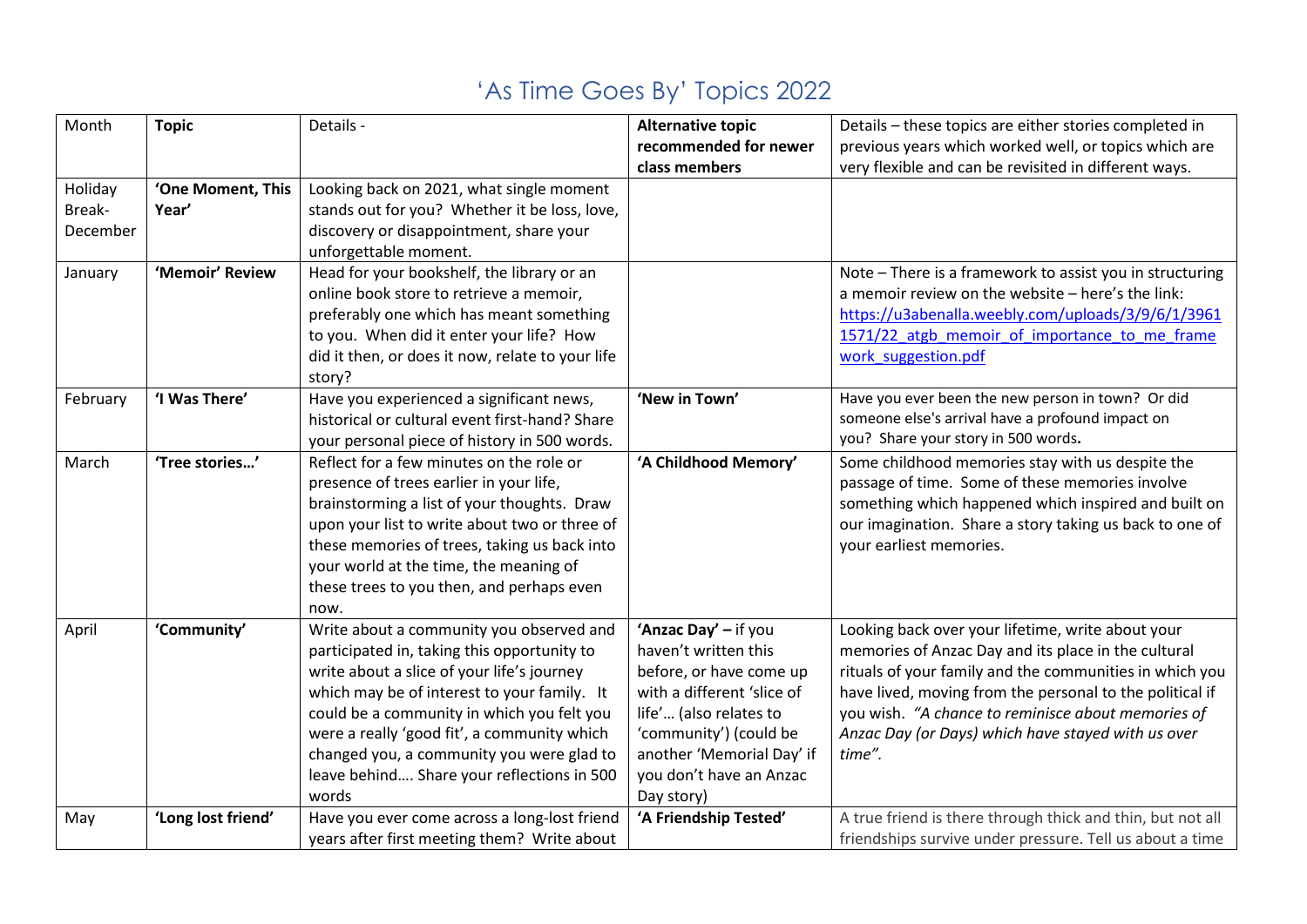|                |                                  | the period of time when you first knew<br>them, how you lost touch and the major<br>changes in your life sense, how you met<br>them, and your reflections on doing so. Are<br>you still in contact? Explain what has<br>happened since you came across them<br>again. (Note - you could substitute other<br>'long lost'eg. family member, item, pet )                                                                                                  |                                | when a friendship was put to the test. Did it strengthen<br>your relationship, or push it over the edge?                                                                                                                                                                                                                                                                                                                                                                                                                                                                                         |
|----------------|----------------------------------|--------------------------------------------------------------------------------------------------------------------------------------------------------------------------------------------------------------------------------------------------------------------------------------------------------------------------------------------------------------------------------------------------------------------------------------------------------|--------------------------------|--------------------------------------------------------------------------------------------------------------------------------------------------------------------------------------------------------------------------------------------------------------------------------------------------------------------------------------------------------------------------------------------------------------------------------------------------------------------------------------------------------------------------------------------------------------------------------------------------|
| June           | 'Causes'                         | Tell us about a time, or times, when you<br>have taken on a cause you were passionate<br>or concerned about. When did this occur;<br>why was it important to you, how did you go<br>about addressing it - with what result?                                                                                                                                                                                                                            | 'Rebellion'                    | Have you ever challenged authority, defied expectation<br>or fought for your beliefs? Choose a single, defining act<br>of rebellion in your life & tell us about it.                                                                                                                                                                                                                                                                                                                                                                                                                             |
| July           | 'Ritual'Coming of<br>Age stories | Write about a memorable ritual event in<br>your life (or in which you were involved)- it<br>could be a 21st, making a debut;<br>engagement, wedding, child<br>'s christening, first communion,<br>confirmation or other cultural milestone<br>Why did you choose this particular ritual to<br>write about?                                                                                                                                             | <b>Memories Treasure Chest</b> | (1) Create/Draw upon an 'Memories Treasure Chest' in<br>a shoe box containing objects and artefacts that enliven<br>your memories, through scent and feel. Maps, menus,<br>theatre programs, an old report card, vials of perfume,<br>a garment, treasured photographs, a souvenir, an<br>expired passport can sometimes trigger a work rich<br>with detail.<br>(2) Select two items from the treasure chest as creative<br>prompts - what do they mean to you? What were you<br>doing, why; what were you thinking at the time this<br>object related to your life? (250 words for each object) |
| August         | 'Right Here, Right<br>Now'       | 'A time capsule of the present. Write a story<br>about a situation currently unfolding in your<br>life, right here, right now.'                                                                                                                                                                                                                                                                                                                        | 'Member's Choice'              | This is your chance to develop your own '500 words'<br>topic and share it with others!                                                                                                                                                                                                                                                                                                                                                                                                                                                                                                           |
| Septem-<br>ber | "Bucket List"                    | Most of us have a "bucket list" of things<br>we'd like to achieve in life (e.g., "Seeing the<br>Northern Lights" or "Writing my memoirs"!),<br>a catch-all list of life goals, dreams, places<br>and aspirations? Do you remember when<br>something was first was added to your<br>bucket list, the circumstances surrounding<br>it? Which have you achieved, and which are<br>you still on your list? Share your bucket list<br>stories in 500 words. | "It's never too late"          | Do you have an 'It's never too late story' about yourself<br>or someone you know or knew? Share your story in<br>500 words.                                                                                                                                                                                                                                                                                                                                                                                                                                                                      |